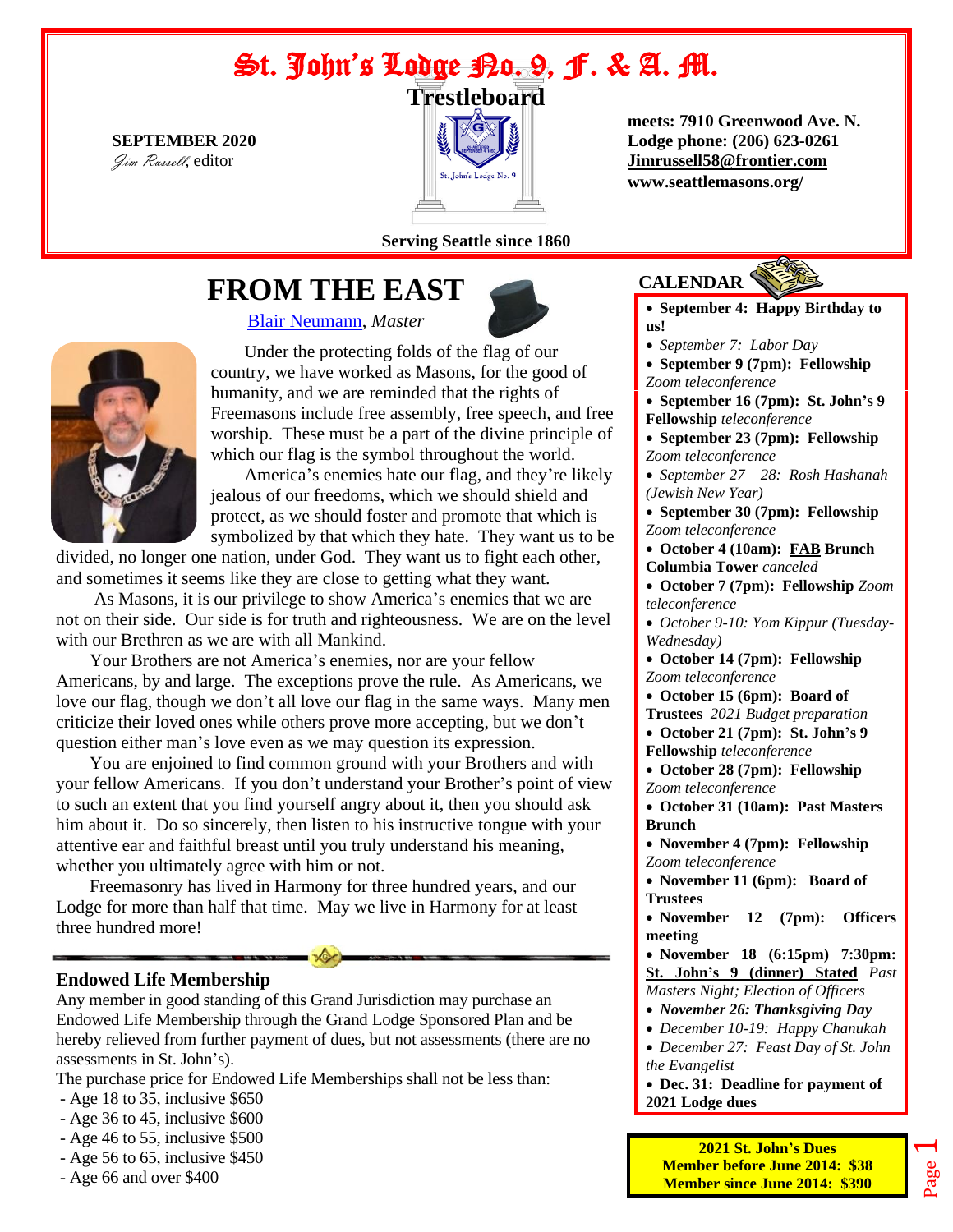# St. John's Marks 160 years of Freemasonry September 4

St. John's Lodge received its charter September 4, 1860. Many of the visionary men who helped found and build the city and its institutions were Masons, and many of those were members of Seattle's first Masonic Lodge, St. John's Lodge No. 9.

St. John's Lodge, chartered in 1860 and incorporated January 24, 1861, was the city's only Masonic Lodge until 1873. Today it's one of the oldest continuously operating corporations in the State of Washington and the third oldest in Seattle (after the Sisters of Providence and the Catholic Archdiocese of Seattle). The Lodge has been officially recognized by the state as a Pioneer Corporation, in operation since before Washington was admitted to statehood in 1889.

Seattle was but a village when the Lodge was founded, and most of the population was male. The men who joined St. John's included many who shared responsibility for laying the foundations of the future city, and the roles they played in Seattle's development then and afterward were significant.

Some who became brothers in the Lodge already knew each other well, having traveled the Oregon Trail together, or having forged family or business connections. The Lodge provided an opportunity to deepen those bonds and form others. Others who arrived in Seattle alone joined the Lodge and quickly became part of the community.

#### *Cigars and Toasts*

The brothers of St. John's have traditionally celebrated the beginings of our Lodge with a dinner and social gathering. For years this was a time for the men to break out cigars and raise toasts and perhaps enjoy the orations of great speakers about the topics of the day. More recently (since the early 1990s) we have invited our ladies to share in the celebrations.

Like everything else in this year of COVID-19, we're doing it a bit differently. It should come as no surprise that we have had to cancel our 160th Anniversary dinner this summer. We hope that our families and loved ones are each healthy and well-fed. Toward the latter goal, we have re-directed the resources reserved for a lavish dinner to those who have been actively working to share our Masonic Work and invite them to enjoy a nice meal on us.

We ask that you support local restaurants, whether dine-in, takeout, or delivery.

#### *Meals for homeless*

In addition, St. John's is working with local nonprofits FareStart/Catalyst Kitchens and Union Gospel Mission to provide meals in our communities during this time of great need. These non-profits provide hundreds of meals to the homeless.

For the time being, all activities within our Craft are halted. There are no more meetings, social events, or degrees. And this includes our great dinners before our stated communications. Instead, we're enjoying the real business of Freemasonry – fellowship, education, caring, making ourselves – good men – better! So, if you aren't one of the many who are getting together each week, please join the fun and fellowship by connecting via Zoom.



**The last building (2-story with two windows on the top floor) just separated by the street on the right hand side of the main business street and the most central point of the above photo is the original St. John's Lodge No. 9 building.**

## **PIONEER CONDITIONS**

The Territory of Washington in 1860 had a population of less than 12,000 and had been created by Act of Congress of March 2, 1853, only seven years before, by dividing Oregon.

The Grand Lodge of Free and Accepted Masons of the Territory had been created in 1858 by four Lodges chartered by the Grand Lodge of Oregon.

Except where a clearing of a few acres in the forest was made on the shoreline for a town-site, practically the whole of the Puget Sound country was heavily timbered with dense forests, and without roads, and the travel from one settlement to another was, of necessity, by water.

In such a sparsely settled and inaccessible country was the little hamlet of Seattle, the population of which, according to the census of that year (1860) was 250, including twenty families. There were no railroads within fifteen hundred miles or more, and sailing vessels and an occasional steamer operating between San Francisco and Puget Sound were the only means of communication with the outside world, except by pony express and ox-team.



If using your computer or smartphone:

- Download the Zoom app fro[m https://zoom.us/download](https://zoom.us/download)
- Use that app with Meeting ID **981 655 9198** to join our Fellowships

If you are using your telephone:

- Dial **(253) 215-8782** to reach Zoom
- Use Meeting ID **981 655 9198** to join our Fellowships

Page  $\boldsymbol{\mathsf{N}}$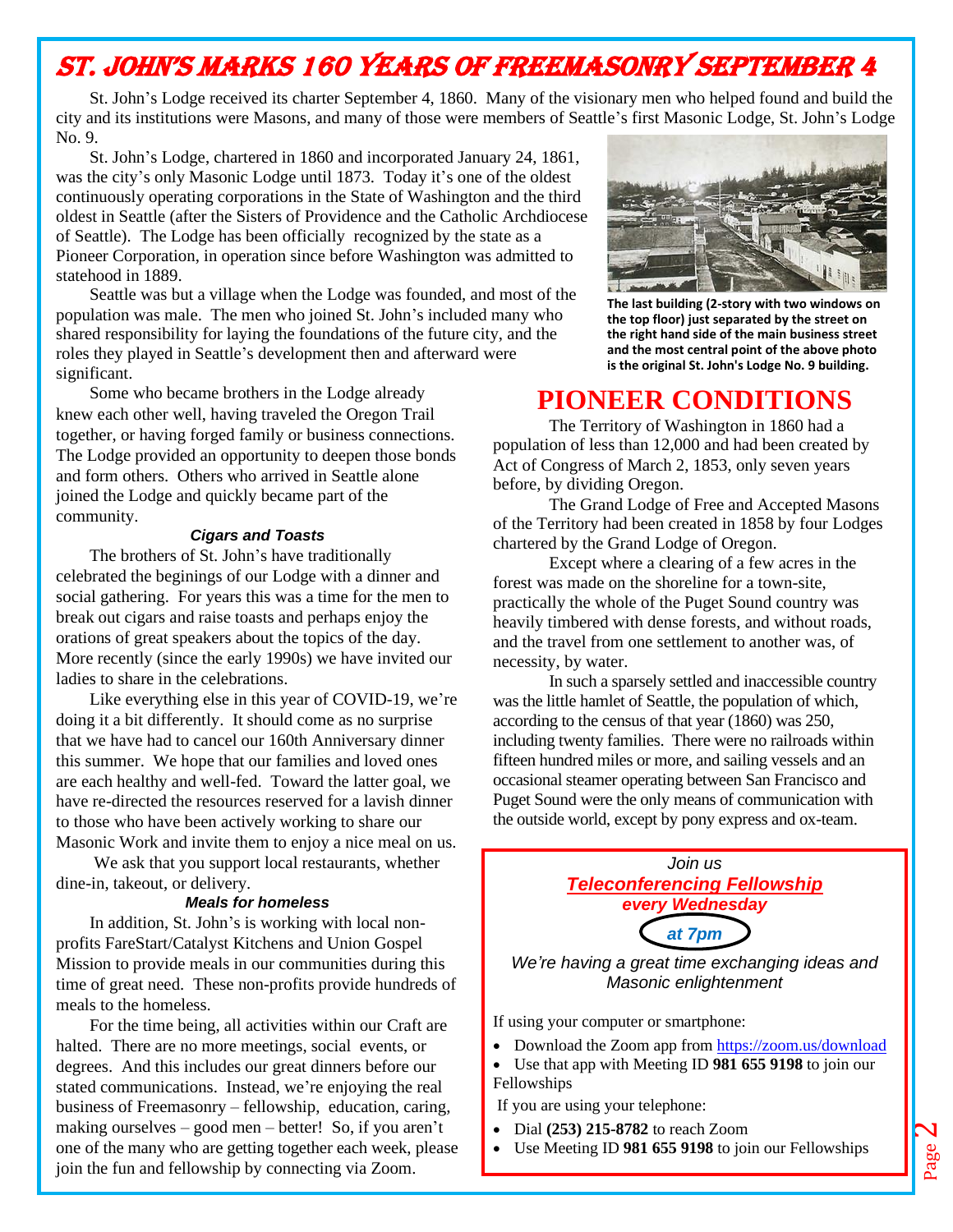#### **Senior Warden Message** [VWBro. Ashley Brinkley](mailto:threehounds@aol.com)



Charity. How do we define charity? One definition is a system of directly giving money, food, or help to those who are in need because they are ill, poor or have no home or to any organization that has the purpose of providing money or help in this way.

So now that we have a definition of what it is, where does charity start? Does it start with individuals such as you and I or any groups we may belong to? Does it start in our community? I am sure we can all think of many groups or organization that *are* Charities that help people or causes in need. We see on TV Charities for abused animals (to be honest I cannot watch it) or kids starving in the world who need help. The Shrine has the hospitals for kids and even they are advertising for help on TV. I can tell you many heart wrenching stories about children who are helpless and receive help from the Shrine and are made better.

As everyone knows, we cannot have our anniversary dinner this year due to COVID 19 and the Grand Master's Edict of no Masonic Gatherings. Our Worshipful Master came up with the idea that we donate a portion of that budget to feed those in Seattle who need a meal. I think this is a great idea to help our community out particularly in this time of great need by so many. So, does this make our Lodge a charity? We do give a lot of money to charities every year. No, I do not think so.

As Masons we are very charitable people. We even have our own Masonic Charity group which does great things for many people, both Masons and non-masons alike, throughout our State. I think charity should be more than just giving money. It should include our time and effort to help others.

Just the other day my neighbor helped me put gravel down where I park my motorhome. Was this charity? No, but it was charitable. It was giving his time to help a neighbor in need. I do not have a pickup truck to haul the gravel and he does. He is also a little younger than I and I sure appreciated him helping unload it.

I think charity should not only be about giving money but giving your time. Many of us do not have tons of money but we all have time. I used to help the Rainbow Girls at their fund raiser concession stand at the Husky football games. It was hard work for little rewards, but it was spending time with the girls and showing them you cared about them. I think charity should not only be giving money but investing your time in something you care about. Something that matters to you. Something that would make a difference in this world even if it is in a small way. Let people know that you care by your presence and gift of time. There is no time better than today to start making a difference with your gift of time.

#### **Junior Warden Message** [WBro. John Murray Louderback](mailto:johnmlouderback@outlook.com)

Within all the wonders of Creation, the human brain is at the zenith. It is said that the human brain contains 100 billion neurons and that each neuron has the potential to interact with every other neuron. The brain's capabilities are greatly multiplied by interconnections that are made. We know that connections in the brain are reinforced by repeated perceptions which include adaptive demands required for individual or tribal "survival" based on a perceived threat, as well as new connections based on evolving complexity and knowledge.

The question then becomes, given this amazing creation with vast potential, how do we use that intellectual potential as a tool to solve complex problems? How do we ensure our survival as a global community, which implies peaceful resolution rather than resolution thru conflict?

Even though portions of our brains are hard wired, designed for fight or flight, tribal or pack mentality as a requirement for our ancestors' survival, I think we can agree that our focus should no longer be directed at how best to kill or conquer.

Perhaps at no other time in history has the noble Masonic belief and practice of brotherly love been more relevant. If brotherly love prevailed in the hearts of the world's leaders, I could only imagine the positive outcome.

I can envision our world leaders becoming more understanding, compassionate, and loving. I can envision collaborative negotiations focused on peace and harmony. Adopting a path consistent with brotherly love ensures that we work and live together on earth collectively despite cultural or religious differences.

It is not an understatement to say that at no other time in our history has the Masonic ideal of brotherly love been a more relevant tool for illuminating a way forward.

### *Gleaned from the Lodge Minutes of 1918*

Researched to determine if the flu epidemic affected the socializing of brethren in 1918, it was found that apparently very little, if any: regular stated



communications were held; degrees were scheduled almost every week.

Of particular interest, our 58<sup>th</sup> anniversary celebration was held on September  $4<sup>th</sup>$  (only a hint to how many attended). Expenses in today's dollars were: caterer \$5,908, music \$375, 400 programs \$240, and 400 cigars and 200 cigarettes were distributed (\$800).

In 1918 the Lodge had 1064 members. It raised 81 new Master Masons, added 35 by affiliation, lost 15 by death and another 7 by either non-payment of dues (\$4) or demits.

At the July  $27<sup>th</sup>$  communication, following investigation into the matter, the Lodge voted \$940 in today's dollars to assist Cle Elum Lodge No. 139 following fire damage to their building.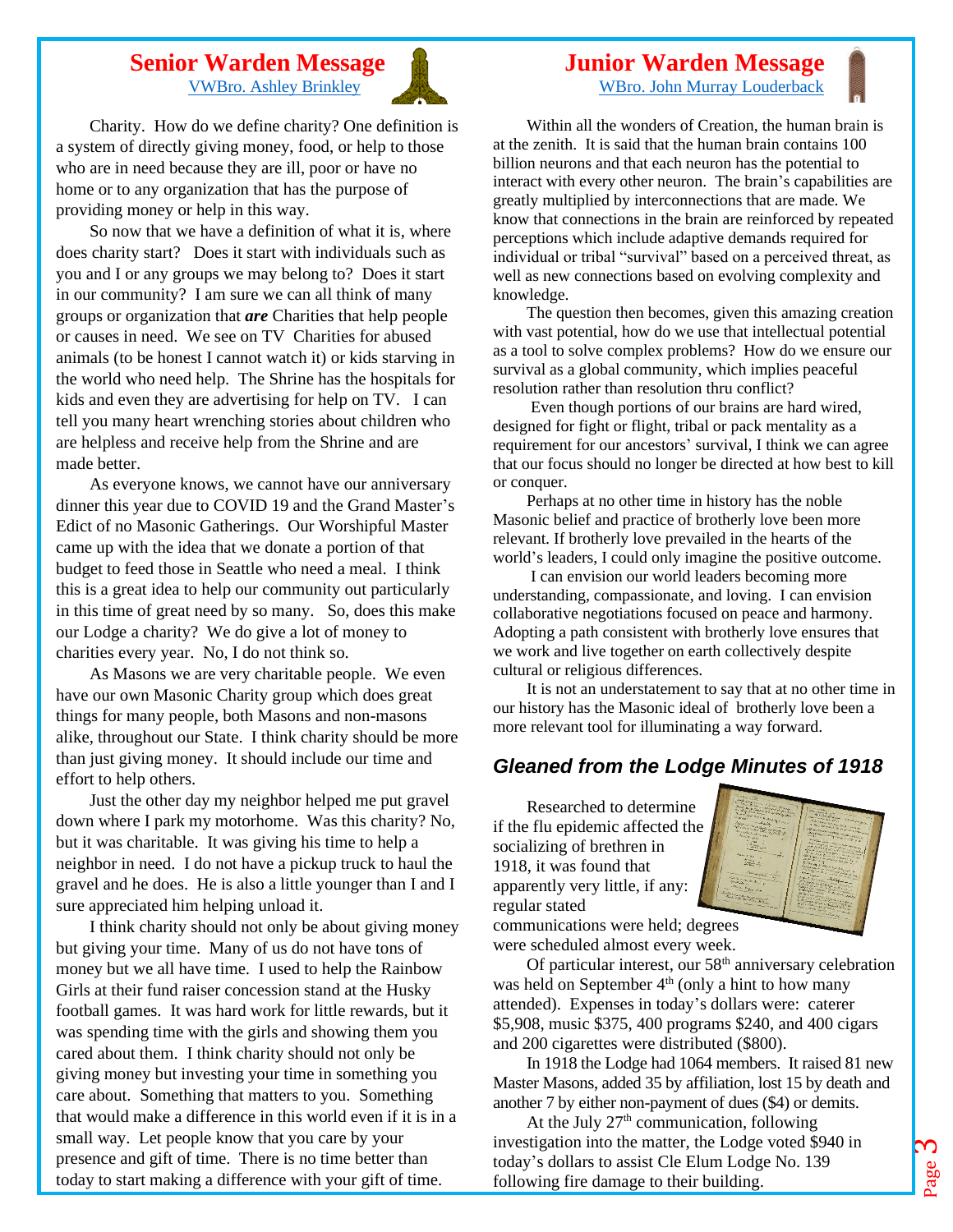### Appeal From M. W. Chris J. Coffman **Grand Master, F&AM of WA**

#### My Brothers,

Now abideth Faith, Hope and Charity, these three, but the greatest of these is Charity. This scripture from the Fellowcraft degree is particularly fitting at the start of this Masonic year. While we cannot meet on the level as we would like, there are still charitable acts that we can do for the betterment of our Craft, our Brothers, and our Communities. This year I am emphasizing a few charitable endeavors that I hope the Brothers will embrace.

First, I am encouraging Brothers to donate \$40 to Washington Masonic Charities sometime during the year. This is the same challenge that MWB Charles Wood made last year. The amounts received will be split between the On the Level, Student Success program and the Washington Masonic Charities' endowment fund.



The "On the Level, Student Success" program helps with keeping homeless in high school. The cost to society of students who do not graduate from High School is tremendous. The percentage who end up in the criminal justice system is staggering. If we can in some small part help these children, who through no fault of their own are struggling to

remain in school and put food in their mouths, then it is an investment that visualizes the future.

The Washington Masonic Charities endowment fund is another investment in the future. When you contribute to an endowment fund, the income from your gift and all the others is used to support the charity forever.

Second, this year we have ties, coins and pins. The profit from the ties and coins and any donations received from pins will be used to support the Shriner's Hospital in Spokane and the Seattle King County Health Clinic's Vision Program.

We are all aware of the great work done by the Shriner's Hospitals and supporting the one located in our great state seems like a no-brainer.

Many of you are unfamiliar with The Seattle King County Health Clinic's Vision Program which is an annual event. My late wife, Lynn, was the coordinator for this project for several years. The February 2020 vision program was dedicated to her memory. This year's clinic provided free eye exams and prescription eyeglasses to almost 1,100 patients. The free vision services were valued at over \$550,000. These patients came from areas far and wide, not just King County. Some of these patients had not had an eye examination in several years.

Third, the COVID-19 pandemic has impacted many of our Brothers and their families. Some have been laid off or furloughed, others have become ill. The federal CARES act provided some assistance through the stimulus payments and extended unemployment benefits. There has been a prohibition on evictions for renters. But these forms of assistance only go so far and when they end, the need will still be there. Following the lead of the Grand Lodges of California and Oregon, Washington Masonic Charities has created a new fund to help these Brothers and their families. To donate to this very worthy cause go to<https://www.wa-masoniccharities.org/> and click on the donate button and select COVID-19 Relief Fund. Any amount you can donate will help. If you are in need of assistance contact Washington Masonic Charities at (844) 288-3531.

Remember the Past, Visualize the Future.

Chris Coffman, Grand Master

#### **WAYFARING MAN**

A term used in the legend of the Third Degree to denote the person met near the port of Joppa by certain persons sent out on a search by King Solomon. The part of the legend which introduces the Wayfaring Man, and his interview with the Fellow Crafts, was probably introduced into the American system by Webb, or found by him in the older ceremonies practiced in the United States. It is not in the old English instructions of the eighteenth century, nor is the circumstance detailed in the present English lecture.

A wayfaring man is defined by Phillips as "one accustomed to travel on the road." The expression is becoming obsolete in ordinary language, but it is preserved in Scripture – "he saw a wayfaring man in the street of the city" (Judges xix, 17) – and in Freemasonry, both of which still retain many words long since disused elsewhere.

**Source: Mackey's Encyclopedia of Freemasonry**

Page

4

#### **Wayfaring Stranger**

I'm just a poor wayfaring stranger Traveling thru this world below There's no sickness, no toil, or danger In that bright land to which I go.

> I'm going there to see my Father And all my love ones, who've gone on. I'm just going over Jordan I'm just going over home.

I know dark clouds will gather 'round me. I know my way is hard and steep. Yet beauteous fields arise before me Where God's redeemed their vigils keep.

> I'm going there to see my mother She said she'd meet me when I come So I'm just going over Jordan. I'm just going over home.

I'm just going over Jordan. I'm just going over home.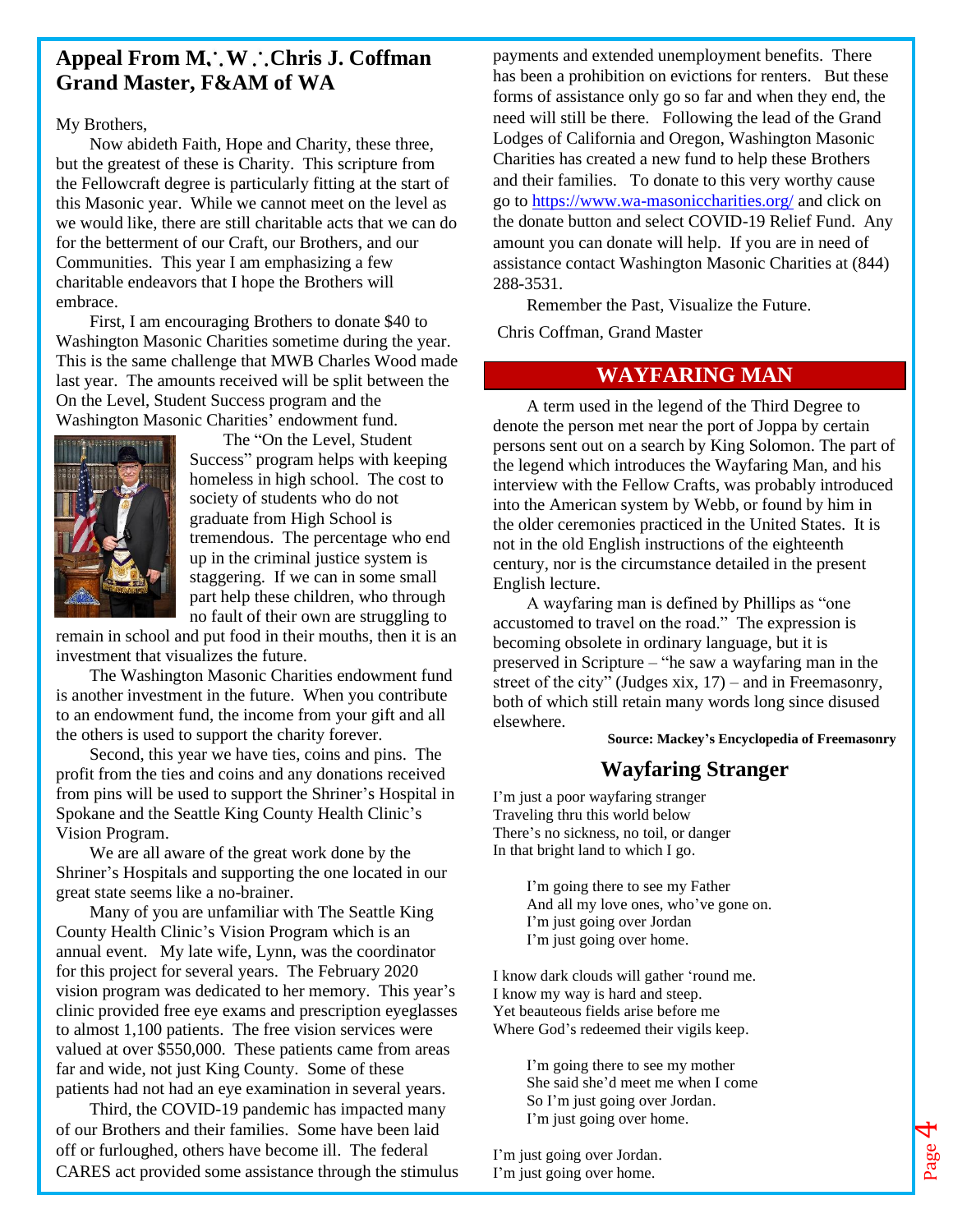## **Freemasonry In The Age Of COVID**

*by Midnight Freemasons Founder* **Todd E. Creason, 33°**

I remember as a kid that first day of school in the fall. Standing out beside the road waiting for the school bus with my brand new Trapper Keeper, and my unopened box of crayons, and looking forward to seeing my friends again. Summers were long in the country. Sometimes they seemed endless, and by the time fall rolled around I was ready to go back to school. I was reminded of this the other night as I got ready to go to my first Lodge meeting in four months. Those same kind of memories came back to me. Laughing over a meal. Talking to friends out in the parking lot long after the meeting ended. The work we do together.

The lessons we learn together.

I get so tired of hearing the term "new normal." Masonry will adapt in the short term, but I believe it will not be that much different in the long term. This too shall pass, and the essential elements of Masonry will stand for generations to come. If



anything, I think this break we've had, and this period of adjustment we've had has made us stronger. It slowed us all down. We've had more time when we're not running around doing things to appreciate life, to take stock in what's important, and to think about how we might do things differently going forward.

A few weeks ago, my good friend and Brother Bill Hosler made a good point on the [Meet, Act, and Part](http://meetactandpart.com/)  [Podcast.](http://meetactandpart.com/) He said we've gotten back to "the essence of Masonry" during this time apart. And I think he's right— I think Greg Knott and Darin Lahners who were part of the conversation would also agree. We've gotten back to what we're all about just lately. We're checking in on our older members and widows like we should have been doing all along. We're helping each other. We've been innovative in ways we haven't been in decades. We've been creative in ways we haven't in generations. We've even found a few tools that exist that will survive a lot longer than this virus will. And the fellowship is actually been stronger in our absence from one another than it was when we were all together all the time. I've gotten more phone calls and emails from friends in the last four months than I probably have in the last four years – a few others I've spoken to have said the same thing.

I hope some of this lasts once the memory of this international "break" in the day-to-day fades from our memory. I hope we all remember just how important Masonry became to us when suddenly it vanished from our lives in a significant way for a time. I hope we remember and appreciate how much our friends mean to us. I hope we remember how much our communities mean to us. I hope we remember what we all did to help each other get through this as Brothers.

It was great walking back in my Lodge again last week. Hearing the all too familiar sounds of laughter coming from the Lodge room. I've missed my fraternal family.

**Todd E. Creason, 33°** *is the Founder of the Midnight Freemasons blog, and an award-winning author of several books and novels, including the Famous American Freemasons series. Todd started the Midnight Freemason blog in 2006, and in 2012 he opened it up as a contributor blog The Midnight Freemasons (plural). Todd has written more than 1,000 pieces for the blog since it began. He is a Past Master of Homer Lodge No. 199 and Ogden Lodge No. 754 (IL) where he currently serves as Secretary. He is a Past Sovereign Master of the Eastern Illinois Council No. 356 Allied Masonic Degrees. He is a Fellow at the Missouri Lodge of Research (FMLR). He is a charter member of the new Illinois Royal Arch Chapter, Admiration Chapter No. 282 and currently serves as EHP*

### **SEPTEMBER BIRTHDAY CELEBRANTS**

Day

- 4 Michael R. Pimentel
- 5 Eugene P. Foster
- 10 Harry L. Arthur
- 16 George H. Wohlleben
- 17 George O. "Bob" Smith, Jr.
- 18 Bryan E. Hopkins
- 22 Vincent Di Giulio
- 23 Arthur P. Jentoft
- 28 Sai B. Ruhlen

## *Washington Masonic Charities* is hosting

informative Zoom webinars in September. The next will be Tuesday September 8, 2020 7pm.

#### **Masonic Relief – Understanding How to Ask when You or a Brother Needs Assistance**

Masonic relief and other assistance is available for Masons and Masonic widows who find themselves in unforeseen circumstances and are struggling to take care of their basic needs. In this webinar, participants will learn about different resources that are available, how to seek assistance, and what to expect in the process.

This webinar is designed for Lodge Secretaries, District Deputies, Masters, Wardens, and any other brethren who would like to know more. [https://us02web.zoom.us/j/87998003545](http://r20.rs6.net/tn.jsp?f=001dX7sH-R3Jkr2G8Few_K29XtSYaWH7p1XKgcy6wsuHVxCvGWKRNCEqpCRWZrGB-3RQTSP1xQavptoYT5o7c7T_hbwrwoc6sPWY-zayd6dFO5JooIeVAlX6iPe-deYbcrplF5FtKKiqT6ZXckXNWWLcb3-B1n45-BP8SuPQG0q3TM=&c=cfV_cREII6_j3jcYeO4f0BikLSEAK3S6bom_UJtCu23IarraKzujcA==&ch=29OYXBjnnT4MdSyirHqXUvzG1L1ukKQXpRrsOeKz86tSf9SCZxBuUQ==) Meeting ID: 879 9800 3545; 1 253 215 8782 US (Tacoma)

#### **MASTER MASONS RAISED IN SEPTEMBER** *Date Raised:*

| 9/15/1965 | Bernard B. Gordon    |
|-----------|----------------------|
| 9/17/1969 | Marcos John Policar  |
| 9/24/1969 | Petros N. Farmasonis |
| 9/19/1973 | Brad D. Wolford      |
| 9/22/1975 | Satoru Tashiro       |
| 9/13/1976 | Richard L. Waldo     |
| 9/5/1978  | Gary L. Keeler       |
| 9/11/2007 | Mathew S. La Croix   |
| 9/10/2008 | Phillip J. See       |

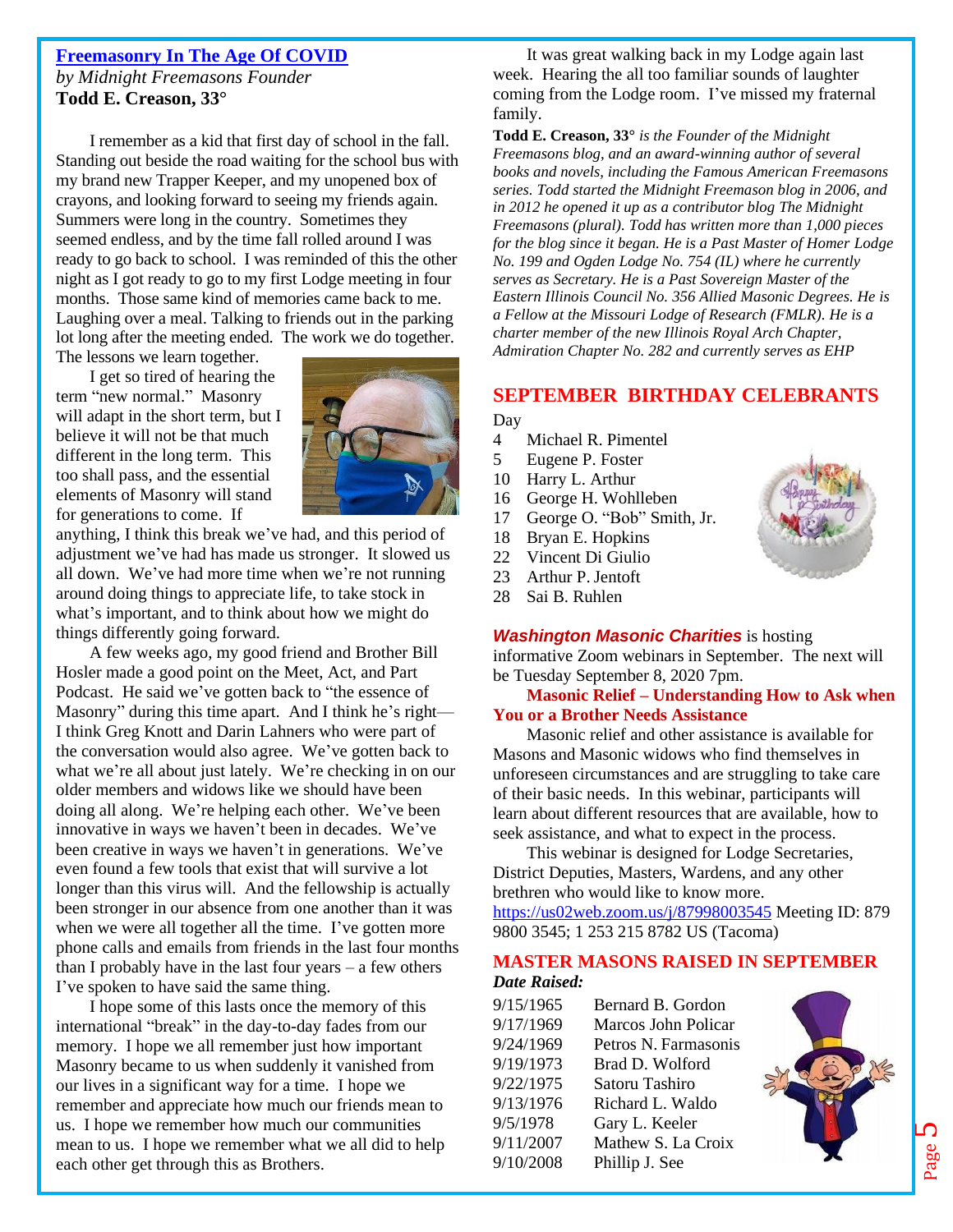# LET'S LOOK AT THAT A LITTLE CLOSER

*This month St. John's Lodge reached its 160th birthday, having been granted a charter September 4, 1860. 100 years later, in 1960, members if the Lodge wasted no effort to celebrate its centennial anniversary, hosting over 1,200 Masons to a prime rib dinner with music and noted speakers at the National Guard Armory on the grounds of what is now Seattle Center.*



### **The Centennial Celebration**

#### **From History of St. John's, volume 2**

In the year 1960, St. John's Lodge held the grandest anniversary celebration ever, commemorating 100 years since the Lodge was chartered. WBro. John Koenig, Master in 1960, led all the other officers and several



sideliners to visit other Lodges sponsored by St. John's (except Anvil Lodge in Alaska) to promote the celebration. The visitors would wait until Lodge opened, then overwhelm the poor unsuspecting Tyler by marching in all at once without warning. Once inside, the St. John's troupe would remind members of the sponsored Lodge that their Lodge had been chartered by St. John's and invite them to attend St. John's centennial

**Front of first Temple**

celebration. The entire year was devoted to promoting the event.

The Masonic Tribune of Monday, September 5, 1960, previewed the celebration:

"Of the many events sponsored by St. John's Lodge No. 9, F. & A.M., during its hundred years, none perhaps is of more significance than the Centennial banquet, scheduled for the New Armory, 305 Harrison Street, at 6:45 o'clock. ...Arrangements have been made at the Armory to accommodate more than 1,200 guests, this being one of the outstanding Masonic events of the season. It is the culmination of nearly a year of centennial observance which has included a number of highly interesting meetings and special programs, commemorating the career of St. John's since September, 1860.



**St. John's meeting place 1902- 1916 (2320 First Ave)**

"St. John's on this occasion will host in particular the officers and members of the 12 Lodges it has sponsored. In addition, many out-of-town delegations have already made reservations. Distinguished Masons from all over the state will be in attendance.

"Worshipful Master John H. Koenig will give the address of welcome with traditional St. John's

hospitality. The response will be made by Grand Master Alfred J. Ring, who will be accompanied by a large number of his official family.

Past Master George H. Bovingdon has been asked to introduce the many judges from Olympia and elsewhere as well as local members of the bar and Grand Lodge officers who will be among the guests.

"A special welcome awaits WBro. Thomas G. Anderson, oldest living Past Master of St. John's, who is making a special trip to Seattle from his home in Palm Springs, Calif., to renew old friendships.

"The entertainment planned is of special interest. At the flag ceremony, bagpipe music will be furnished by the Washington Scottish Pipe Band. Then Ken Cloud Orchestra of 12 pieces will entertain as will also Wally Snellenberg, a member of St. John's, a vocalist of wide repute whose talent has been frequently applauded at

Masonic gatherings.

"The centennial address will be given by Judge Matthew W. Hill, past master of St. John's and past grand master (sic). This distinguished jurist, who has served Masonry for many years, will discuss the topic



**St. John's and many others met at the Seattle Masonic Temple at Harvard and Pine (1916-1983)**

"First Things First." As one of the leading members of the Craft, a speaker of national reputation, his address will be of prime interest. His long association with St. John's and Masonry in general has qualified him to summarize the century of service to mankind and to the community given by his Lodge.

"This celebration will have an international flavor with the attendance of a delegation of officers and Brethren of Prince Arthur Lodge No. 82, A.F.& A.M., Vancouver, B.C., with whom St. John's has long exchanged visits.

Olympia Lodge No. 1, the original Washington Masonic group, will be represented by 50 of its members while Steilacoom No. 2, Franklin No. 5, Fall City No. 66 and other pioneers will join in congratulations to the first Masonic Lodge established in Seattle, St. John's No. 9."

On September 4, 1960, St. John's Lodge No. 9 completed 100 years of Masonic work. The centennial banquet at the National Guard Armory on the grounds of the future Seattle World's Fair was attended by 1,250 Masons, including 338 members of St. John's and 912 members representing 85 other Lodges. A prime rib dinner was followed by the usual introductions, with Worshipful Master John Koenig acting as Toastmaster.

Following musical entertainment, the assembly sang Auld Lang Syne and MWBro. Matthew Hill delivered an inspirational address. WBro. A.J. McCulloch, Master of Prince Arthur Lodge No. 82, Vancouver, B.C., presented St. John's Lodge with a beautiful gavel engraved to commemorate the occasion.

Page  $\overline{6}$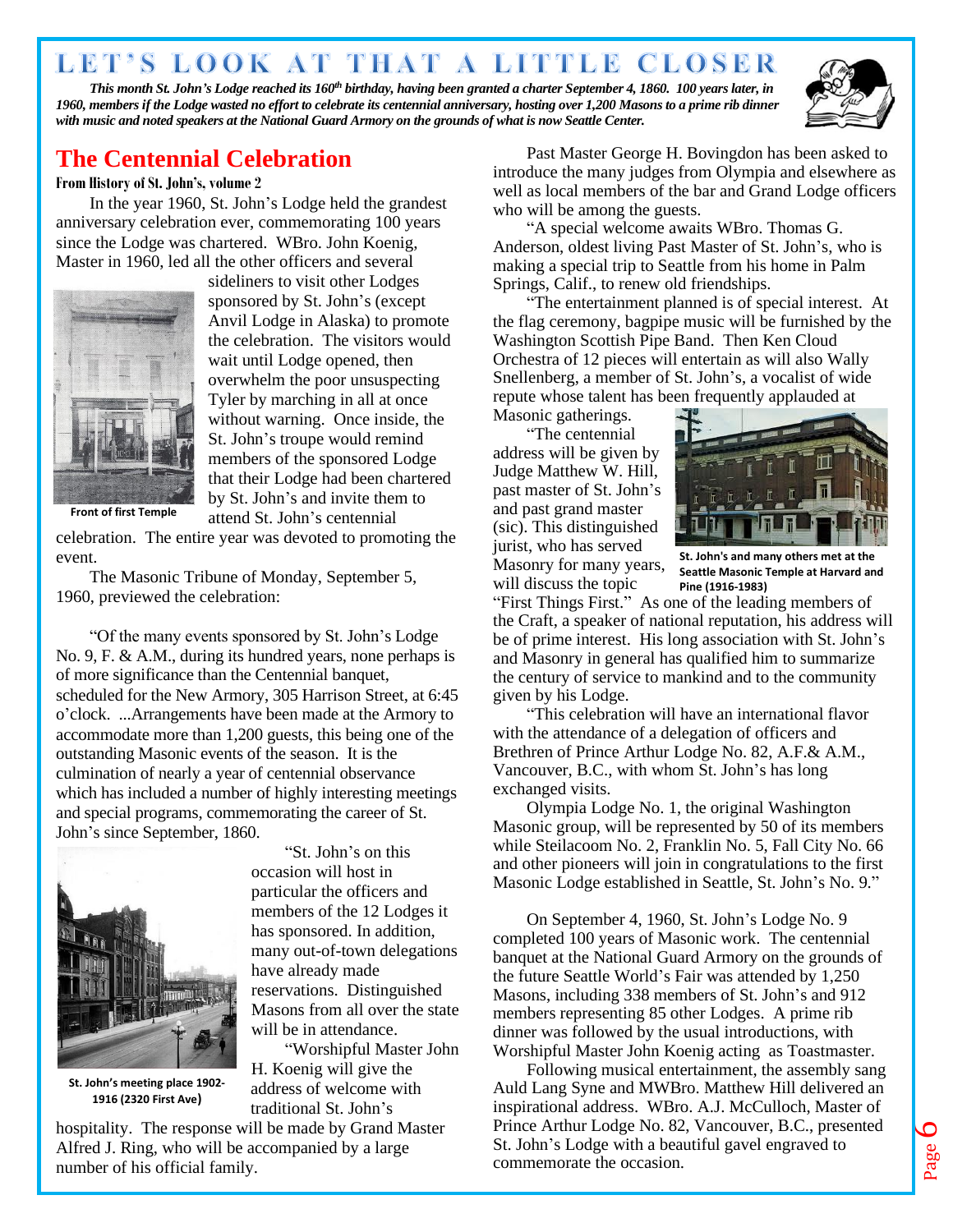# **SEATTLE SCOTTISH RITE** SCOTTISH THREE HOME TOUR

HOME OF WHISKY, GOLF, AND FREEMASONRY **Including Edinburgh Military Tattoo**

### **Thursday, August 26th to Tuesday, September 7th, 2021**



Lodges under the Scottish Masonic Constitution are sovereign bodies in their own right, with a considerable degree of control of their own affairs. There is no single, standard Scottish ritual, and every Lodge under the Scottish Masonic Constitution has the right to devise its own ritual should it so wish. The operating principle is that a Lodge ritual must contain the principal points of each Masonic degree and be subject to scrutiny by Grand Lodge. The various rituals in current use adhere to this principle, but the scope for variation and elaboration is considerable, with numerous interesting additions.

# **TOUR DESCRIPTION**

Beat the lockdown blues by planning a trip to Scotland in August/September 2021. This is a unique tour for Masons and friends who love **Scotch Whisky** and **Golf** and are interested in visiting the places where modern **Freemasonry** began.

We encourage out of state Masons to join us. Masons in other parts of US and Canada would have the choice of coming to Seattle, to start tour or joining the group in Keflavic, Iceland or in Glasgow (can be arranged by The Travel Company), and get benefit of group air fare, or take care of flights themselves from local airport. A discount for the flight cost would be given to them.

Tour is being arranged by **The Travel Company**, the leading Masonic Tour Group in Scotland.

Robert Cooper the Curator of the Grand Lodge of Scotland and well-known Masonic author will be accompanying us.

**WE ARE REQUESTING AN INDICATION OF INTEREST BY OCTOBER 30, 2020. This will enable the tour company to lock in the best flights and selected hotels. The reservation deadline of DECEMBER 18, 2020 will ensure the best prices.**

### **For further information or questions please call or email**

| <b>Thomas Lamb</b> | or | <b>Bob Guild</b> |
|--------------------|----|------------------|
| (425 742 2348      |    | 425 442 1562     |
| nalamb@umich.edu   |    | rwguild@msn.com  |

Send Interest or Reservation Form to Secretary, Seattle Scottish Rite Center, 1207 N 152nd St Shoreline, WA 98133 US

or e-mail to [secretary@seattle-scottishrite.org](mailto:secretary@seattle-scottishrite.org)

 $\overline{\phantom{a}}$